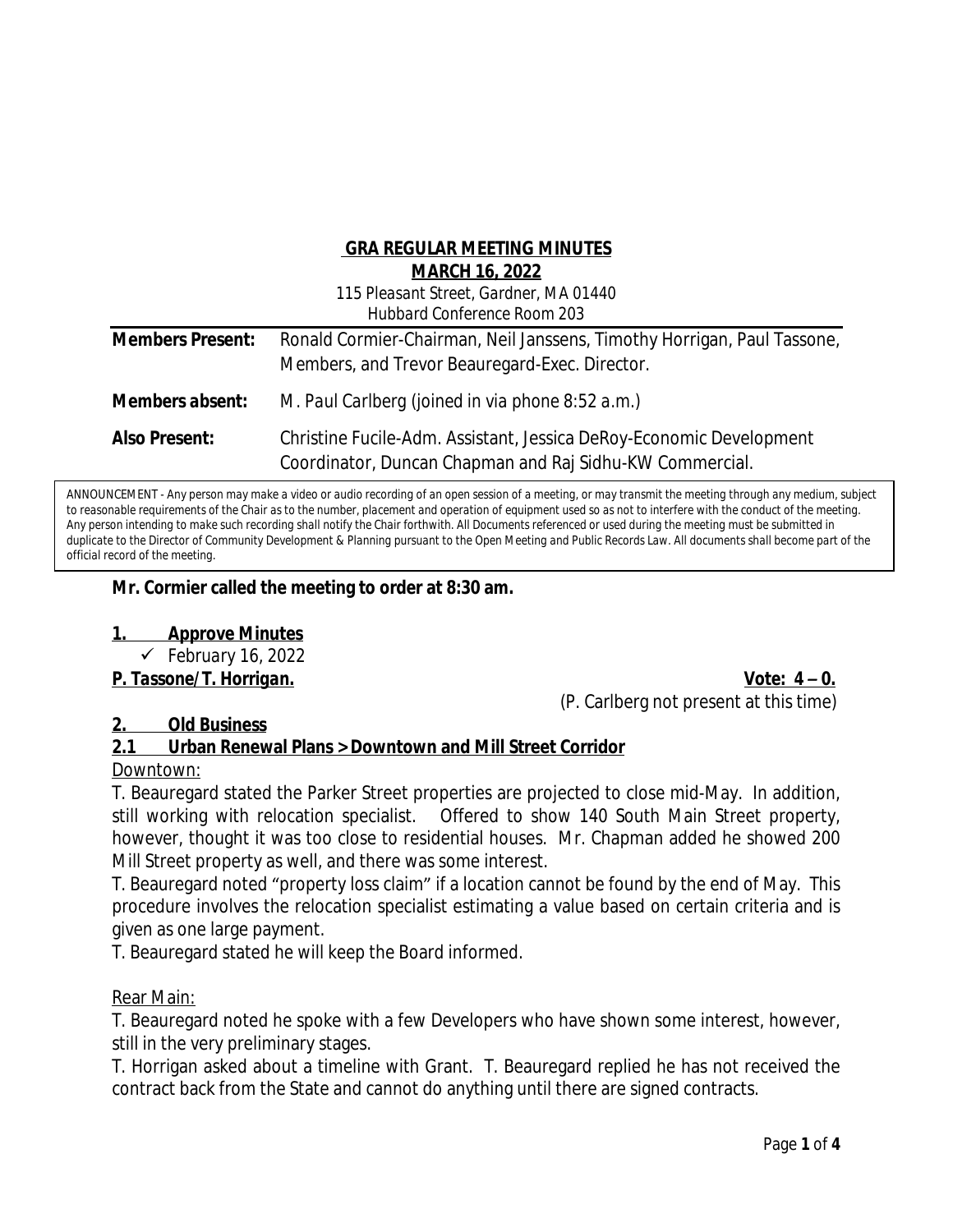# DIF – *District Improvement Finance:*

J. DeRoy stated herself and Trevor are working with MassDevelopment and two planning companies: Camoin Associates, individuals located in Rhode Island and Somerville, MA and Storrs Associates located in New York. In phase one planning to determine if a DIF district makes sense for Gardner. The planners are in the process of creating build out scenarios for existing and potential future development to make the determination. We will be applying for phase two funding through the Community One Stop program for the scope amount of \$23,000 plus a few extra thousand for the cost of travel which is outside the scope. If the board has any suggestions about projects that could be added, to please let her know.

### 85 Winter Street:

T. Beauregard noted he spoke with the party yesterday who is somewhat confident will be able to close by end of this month, however, needs to line things up with his investors. Should know by the end of the month on how they will proceed for the closing. If they need to push out another 30 days, may have to consider. On April 1st, a new lease figure kicks in which will need to be paid up front. If another extension is needed, the Board will have to decide. Further, T. Beauregard should know more by this Friday, and will keep the Board informed.

## **3. New Business**

*Nothing new to report currently.*

# **3.1 KW Commercial – Report & Marketing Presentation**

*P. Carlberg entered meeting via phone at 8:52 a.m. – Mr. Cormier updated P. Carlberg as to what was discussed before his entering meeting.*

Mr. Chapman stated there have been under 500 hits to the site, with 45 interests, about 10%. There was interest for a hotel, but thought the price was too high. T. Beauregard inquired what the asking price is. Mr. Chapman responded \$92,500 per buildable acre, with just under 10 acres buildable, therefore looking at about \$920,000. Further, a hotel is typically three to four acres, and suggested possibly sub-dividing the land. The hotel interested did state probably would want the 10 acres and could sub-divide to provide retail space. This particular hotel has locations in Auburn, Shrewsbury, and Sturbridge.

Mr. Chapman added there is a lot of interest in self-storage and distribution, however, these do not provide jobs. In addition, manufacturing as well, but needs more than 10 acres. Further, the demand for land is very strong. Mr. Chapman believes the asking price is right and compared Devens pricing for that area.

Mr. Chapman asked if any questions.

- T. Beauregard commented when there is a lead, Mr. Chapman reaches out.
- P. Carlberg asked that Mr. Chapman keep in good communications.

## **3.2 Financials for Accounts and Investments > All Statements received**

T. Beauregard explained he recently met with Mr. Laliberte at Edward Jones. Mr. Laliberte recommended investing in a couple CD's, which has been done in the past. One six-month CD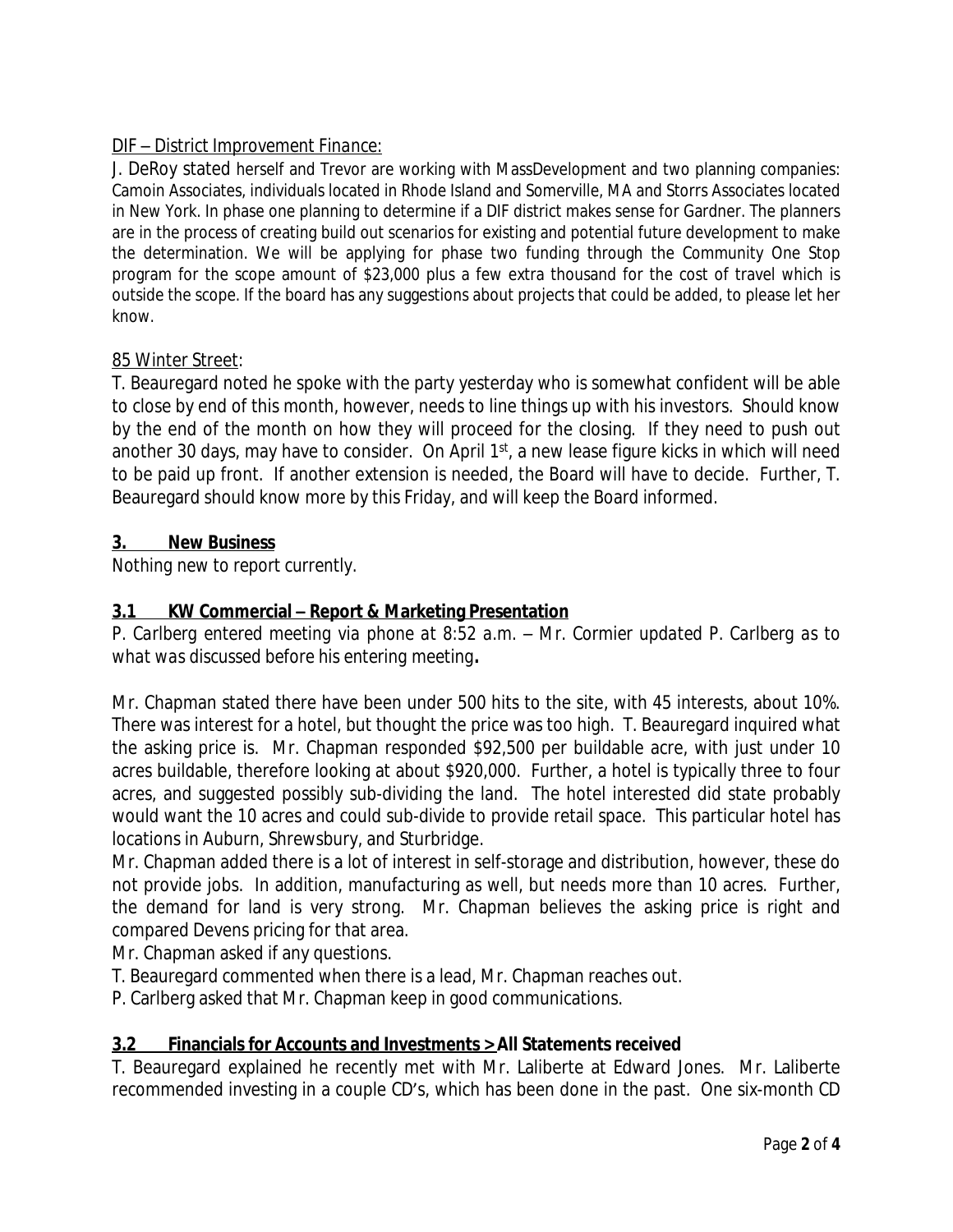in the amount of \$30,000, and one 12-month CD for \$30,000. Further, when they mature, can see what the rates are, and decide what to do at that time.

*Motion to accept financials as presented.*

*P. Tassone/T. Horrigan. Vote – All in Favor.*

#### **3.3 Summit Industrial Park**

- T. Beauregard noted construction on Lots 3A-3B should be starting soon.
- T. Beauregard stated there has been some renewed interest in Lot 6 from a local realtor.
- T. Beauregard spoke of a possible marijuana growing facility at 246 Suffolk Lane, which has preliminary approval from the CCC (*Cannabis Control Commission*), as well as a HOST Community agreement with the City.

### **3.4 Any new business to come before the Board**

T. Beauregard noted the Real Estate Contract needs to be renewed as it has expired or look for a different broker. Mr. Cormier asked how long the contract is. T. Beauregard replied he believes typically 12 months.

T. Beauregard suggested the Realtor upgrade the signage at the site, as well as be placed on the edge of the road for better visibility.

Mr. Cormier suggested they provide activity reports, at least quarterly as well as a presentation, preferably quarterly.

#### *Motion to renew contract with KW Commercial for another year as long as they provide what is required as set forth by Executive Director.* **N. Janssens/P. Tassone.** *Vote – All in Favor***.**

## **4. Announcements / Notices / Articles / Special Events**

#### **Gardner Square Two Membership Dues for 2022**

*Motion to allow payment in the amount of \$50 for Gardner Square Two Membership dues for 2022.*

*T. Horrigan/N. Janssens. Vote – All in Favor.*

*Motion to attend Gardner Square Two Annual Meeting and Awards dinner meeting, as well as allow payment for attendees and spouses. T. Horrigan/P. Tassone. Vote – All in Favor.*

**Greater Gardner Chamber of Commerce Annual Meeting and Awards** *Motion to sponsor half-page Ad in the amount of \$300. T. Horrigan/P. Tassone. Vote – All in Favor.*

*Motion to attend Greater Gardner Chamber of Commerce Annual Meeting and Awards dinner meeting as well as allow payment for attendees and spouse.*